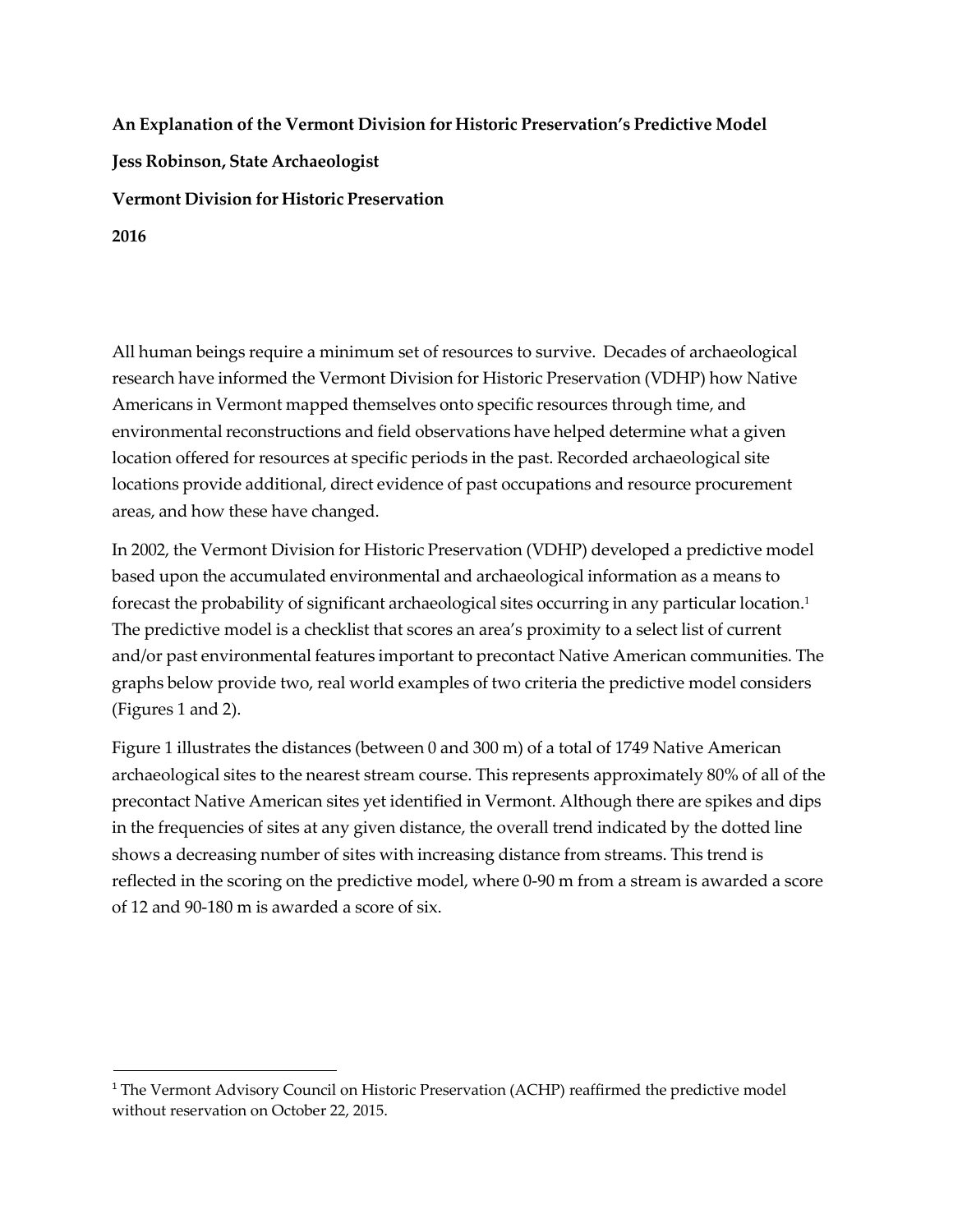

Figure 1. Graph depicting the frequency of distances between Vermont Precontact archaeological sites and mapped streams. The dotted line depicts the overall trend.



Figure 2. Graph depicting the frequency of distances between Vermont Precontact archaeological sites and mapped rivers. The dotted line depicts the overall trend.